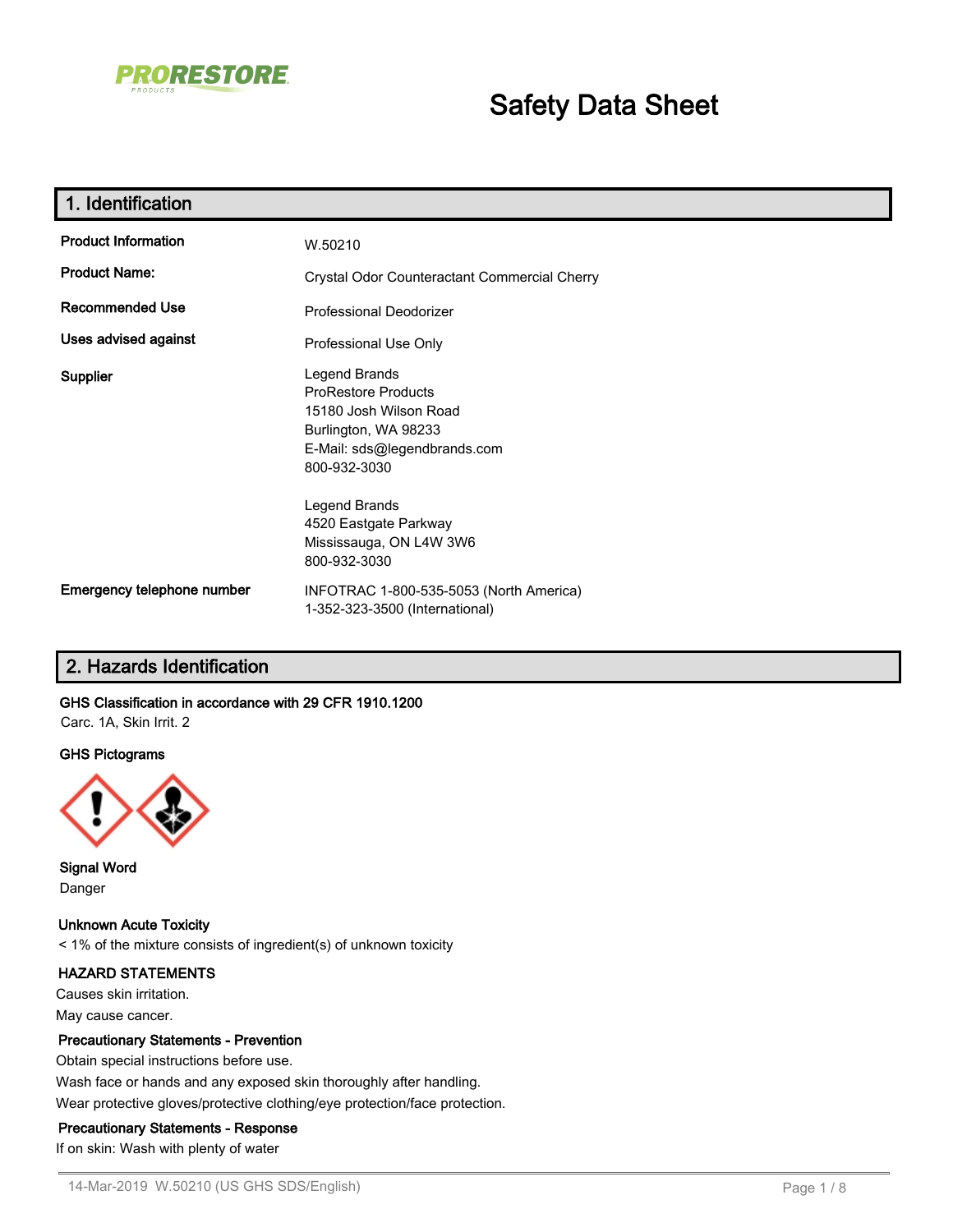If exposed or concerned: Get medical advice/attention. If skin irritation occurs: Get medical advice/attention.

#### **Precautionary Statements - Storage**

Store locked up.

#### **Precautionary Statements - Disposal**

Dispose of contents in accordance with local/regional/national/international regulations.

## **3. Composition/Information on Ingredients**

| <b>Chemical Name</b>                       | CAS-No.    | <u>Wt. %</u> |
|--------------------------------------------|------------|--------------|
| <b>BENTONITE</b>                           | 1302-78-9  | 50-75        |
| Amorphous Silica                           | 7631-86-9  | $10 - 25$    |
| Distillates, petroleum, hydrotreated light | 64742-47-8 | $2.5 - 10$   |
| Aluminum Oxide                             | 1344-28-1  | $2.5 - 10$   |
| Iron oxide                                 | 1309-37-1  | $2.5 - 10$   |
| <b>BENZALDEHYDE</b>                        | 100-52-7   | $2.5 - 10$   |
| Crystalline silica (Quartz) (Respirable)   | 14808-60-7 | $2.5 - 10$   |
| CALCIUM OXIDE/LIME                         | 1305-78-8  | $2.5 - 10$   |
| <b>AMYL ACETATE</b>                        | 628-63-7   | $1.0 - 2.5$  |
| monochlorotoluene                          | 25168-05-2 | $1.0 - 2.5$  |
| Potassium oxide                            | 12136-45-7 | $0.1 - 1.0$  |
| Naphtha, petroleum, hydrotreated heavy     | 64742-48-9 | $0.1 - 1.0$  |
| Titanium dioxide                           | 13463-67-7 | $0.1 - 1.0$  |

The exact percentage (concentration) of composition has been withheld as a trade secret.

## **4. First-aid Measures**

#### **Description of first-aid measures**

#### **General advice**

Call a physician if irritation develops or persists.

#### **Inhalation**

Move to fresh air. If symptoms persist, call a physician. Immediate medical attention is required.

#### **Skin contact**

If skin irritation persists, call a physician. Wash off immediately with soap and plenty of water. Remove all contaminated clothes and shoes.

#### **Eye contact**

Rinse thoroughly with plenty of water for at least 15 minutes and consult a physician. Remove contact lenses, if present.

#### **Ingestion**

Do NOT induce vomiting. Never give anything by mouth to an unconscious person. Call a physician immediately. Gently wipe or rinse the inside of the mouth with water.

#### **Symptoms**

See Section 2.2, Label Elements and/or Section 11, Toxicological effects.

#### **Notes to physician**

Treat symptomatically.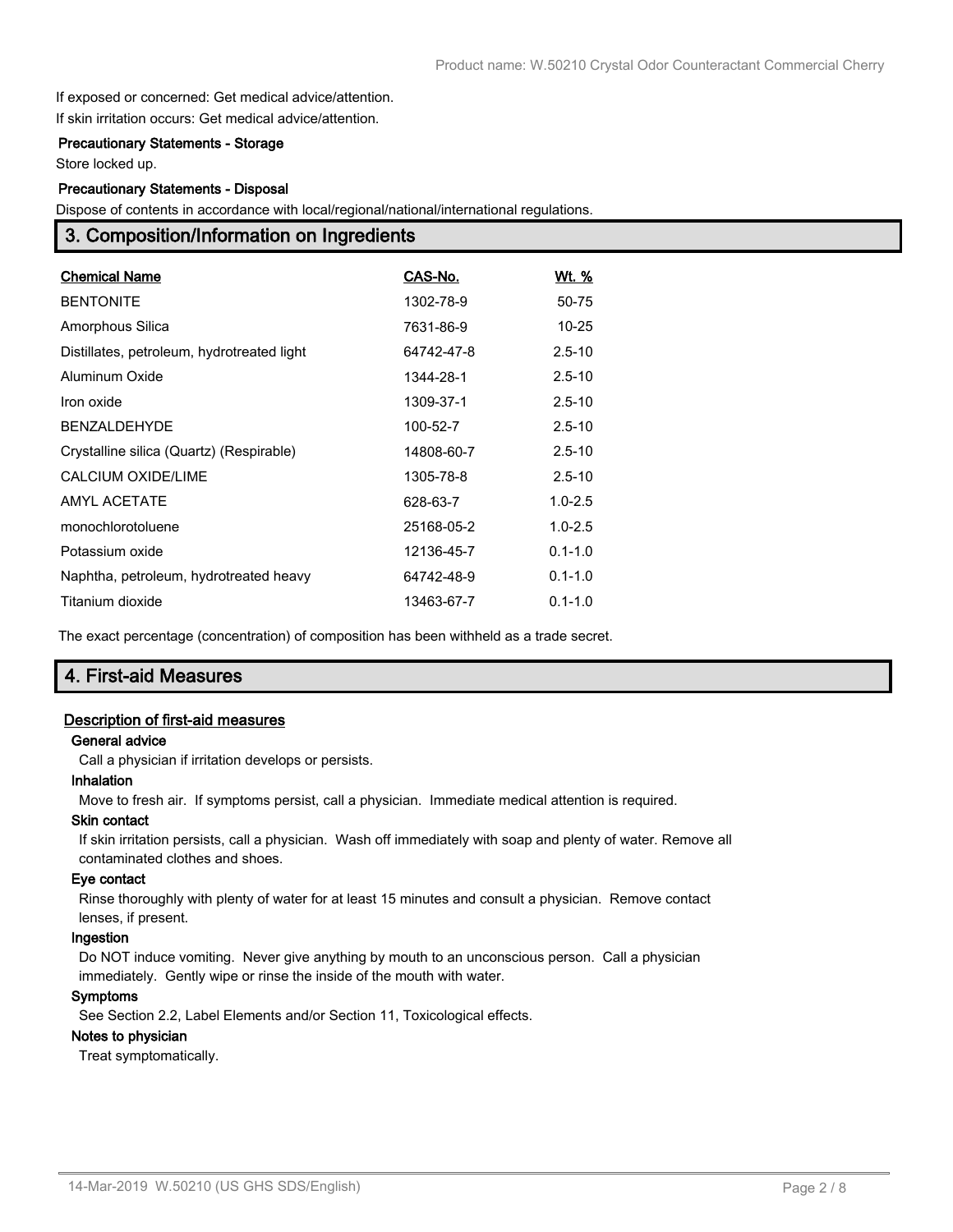## **5. Fire-fighting Measures**

#### **Extinguishing media**

#### **Suitable extinguishing media**

Water spray. Dry powder. Alcohol-resistant foam. Use extinguishing measures that are appropriate to local circumstances and the surrounding environment. Carbon dioxide (CO2).

#### **Extinguishing media which shall not be used for safety reasons**

High volume water jet.

#### **Special hazards arising from the substance or mixture**

Hazardous decomposition products formed under fire conditions.

#### **Advice for firefighters**

As in any fire, wear self-contained breathing apparatus pressure-demand, MSHA/NIOSH (approved or equivalent) and full protective gear

## **6. Accidental Release Measures**

#### **Personal precautions, protective equipment and emergency procedures**

#### **Personal precautions**

Avoid contact with skin, eyes and clothing. Ensure adequate ventilation, especially in confined areas. Do not breathe vapors or spray mist.

#### **Advice for emergency responders**

Use personal protection recommended in Section 8.

#### **Environmental precautions**

Prevent further leakage or spillage if safe to do so. Do not allow material to contaminate ground water system. Prevent product from entering drains. See Section 12 for additional Ecological information.

#### **Methods and materials for containment and cleaning up**

#### **Methods for Containment**

Prevent further leakage or spillage if safe to do so. Pick up and transfer to properly labeled containers. Use personal protective equipment. Remove all sources of ignition.

#### **Methods for cleaning up**

Use personal protective equipment as required.

#### **Reference to other sections**

See section 8 for more information

## **7. Handling and Storage**

#### **Conditions for safe storage, including any incompatibilities**

#### **Advice on safe handling**

Handle in accordance with good industrial hygiene and safety practice.

#### **Hygiene measures**

See section 7 for more information.

#### **Storage Conditions**

Keep containers tightly closed in a cool, well-ventilated place. Store in original container.

## **8. Exposure Controls/Personal Protection**

| <b>Ingredients with Occupational Exposure Limits</b> |                      |                       |                     |                         |
|------------------------------------------------------|----------------------|-----------------------|---------------------|-------------------------|
| Chemical Name                                        | <b>ACGIH TLV-TWA</b> | <b>ACGIH-TLV STEL</b> | <b>OSHA PEL-TWA</b> | <b>OSHA PEL-CEILING</b> |
| Aluminum Oxide                                       | N.E.                 | N.E.                  | 15 mg/m $3$         | N.E.                    |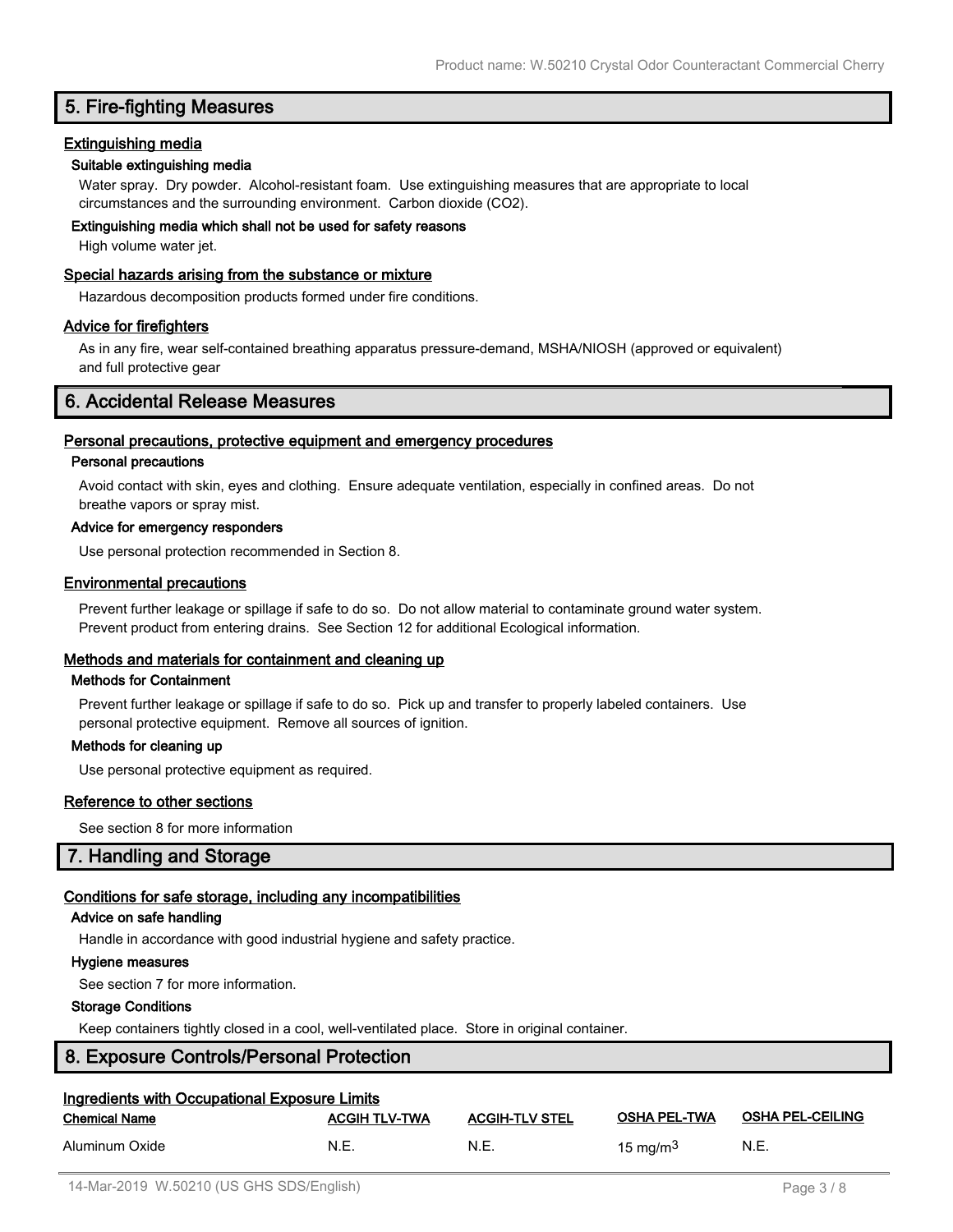Product name: W.50210 Crystal Odor Counteractant Commercial Cherry

| Iron oxide                               | $5 \text{ mg/m}^3$        | N.E.      | 10 mg/m $3$        | N.E. |
|------------------------------------------|---------------------------|-----------|--------------------|------|
| Crystalline silica (Quartz) (Respirable) | $0.025 \,\mathrm{mg/m^3}$ | N.E.      | $50 \mu g/m3$      | N.E. |
| CALCIUM OXIDE/LIME                       | $2 \text{ mg/m}^3$        | N.E.      | $5 \text{ ma/m}^3$ | N.E. |
| AMYL ACETATE                             | 50 ppm                    | $100$ ppm | $100$ ppm          | N.E. |
| Titanium dioxide                         | 10 mg/m $3$               | N.E.      | 15 mg/m $3$        | N.E. |

**TLV = Threshold Limit Value TWA = Time Weighted Average PEL = Permissible Exposure Limit STEL = Short-Term Exposure Limit N.E. = Not Established**

#### **Engineering Measures**

Showers, eyewash stations, and ventilation systems.

#### **Personal protective equipment**

#### **Eye/Face Protection**

Safety glasses with side-shields.

#### **Skin and body protection**

Wear suitable protective clothing.

#### **Respiratory protection**

In case of insufficient ventilation wear suitable respiratory equipment.

#### **Hygiene measures**

See section 7 for more information.

## **9. Physical and chemical properties**

#### **Information on basic physical and chemical properties**

| Crystalline<br>Appearance<br>Color<br>Black and beige<br>Odor<br>Cherry |  |
|-------------------------------------------------------------------------|--|
|                                                                         |  |
|                                                                         |  |
|                                                                         |  |
| <b>Odor Threshold</b><br>No Information                                 |  |
| Not applicable<br>рH                                                    |  |
| No Information<br>Melting/freezing point, °C (°F)                       |  |
| Flash Point, °C (°F)<br>No Information                                  |  |
| Boiling point/boiling range, °C (°F)<br>No Information                  |  |
| <b>Evaporation rate</b><br>No Information Available                     |  |
| No Information<br><b>Explosive properties</b>                           |  |
| No Information<br>Vapor pressure                                        |  |
| No Information<br>Vapor density                                         |  |
| 2.500<br>Specific Gravity (g/cm <sup>3</sup> )                          |  |
| <b>Water solubility</b><br>No Information                               |  |
| <b>Partition coefficient</b><br>No Information                          |  |
| Autoignition temperature, °C<br>No Information                          |  |
| Decomposition Temperature °C<br>No Information                          |  |
| <b>Viscosity, kinematic</b><br>No Information                           |  |
| <b>Other information</b>                                                |  |
| 8%<br>Volatile organic compounds (VOC) content                          |  |
| No Information<br>Density, Ib/gal                                       |  |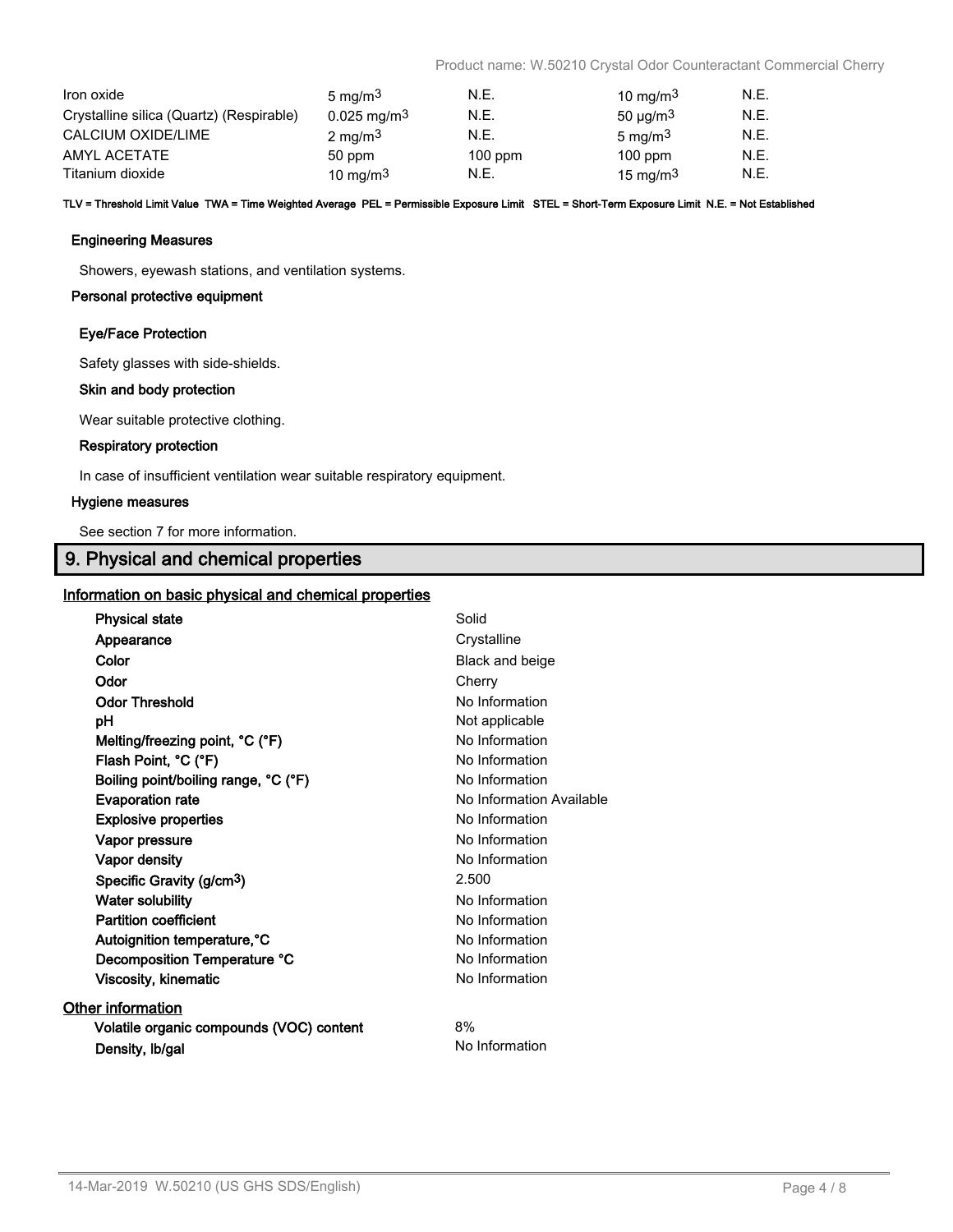## **10. Stability and Reactivity**

#### **Reactivity**

Stable under normal conditions.

#### **Chemical stability**

Stable under recommended storage conditions.

#### **Possibility of hazardous reactions**

None known based on information supplied

#### **Conditions to Avoid**

Direct sources of heat.

#### **Incompatible Materials**

None known based on information supplied

#### **Hazardous Decomposition Products**

Carbon dioxide (CO2), carbon monoxide (CO), oxides of nitrogen (NOx), dense black smoke.

## **11. Toxicological Information**

#### **Information on toxicological effects**

#### **Acute toxicity**

**Product Information**

No Information

#### **The following values are calculated based on chapter 3.1 of the GHS document**

**ATEmix (oral)** 3,121.000000 mg/kg **ATEmix (dermal)** 9,232.000000 mg/kg

#### **Component Information**

| CAS-No.    | <b>Chemical Name</b>                   | LD50 Oral       | LD50 Dermal | <b>LC50 Inhalation</b> |
|------------|----------------------------------------|-----------------|-------------|------------------------|
| 1302-78-9  | <b>BENTONITE</b>                       | N.I.            | 0           | 20 (Vapor)             |
| 7631-86-9  | Amorphous Silica                       | 7900 mg/kg Rat  | >2000 mg/kg | N.I.                   |
|            |                                        |                 | Rabbit      |                        |
| 1344-28-1  | Aluminum Oxide                         | >5000 mg/kg Rat | N.I.        | N.I.                   |
| 100-52-7   | <b>BENZALDEHYDE</b>                    | 1292 mg/kg Rat  | >1250 mg/kg | N.I.                   |
|            |                                        |                 | Rabbit      |                        |
| 1305-78-8  | CALCIUM OXIDE/LIME                     | 500 mg/kg Rat   | N.I.        | N.I.                   |
| 628-63-7   | AMYL ACETATE                           | 6500 mg/kg Rat  | N.I.        | N.I.                   |
| 64742-48-9 | Naphtha, petroleum, hydrotreated heavy | >6000 mg/kg Rat | >3160 mg/kg | N.I.                   |
|            |                                        |                 | Rabbit      |                        |

N.I. = No Information

## **Skin corrosion/irritation.**

SKIN IRRITANT

#### **Eye damage/irritation.**

No Information

#### **Respiratory or skin sensitization**

## No Information

#### **Ingestion.**

No Information

## **Germ cell mutagenicity.**

Show this safety data sheet to the doctor in attendance. When symptoms persist or in all cases of doubt seek medical advice

#### **Carcinogenicity.**

No Information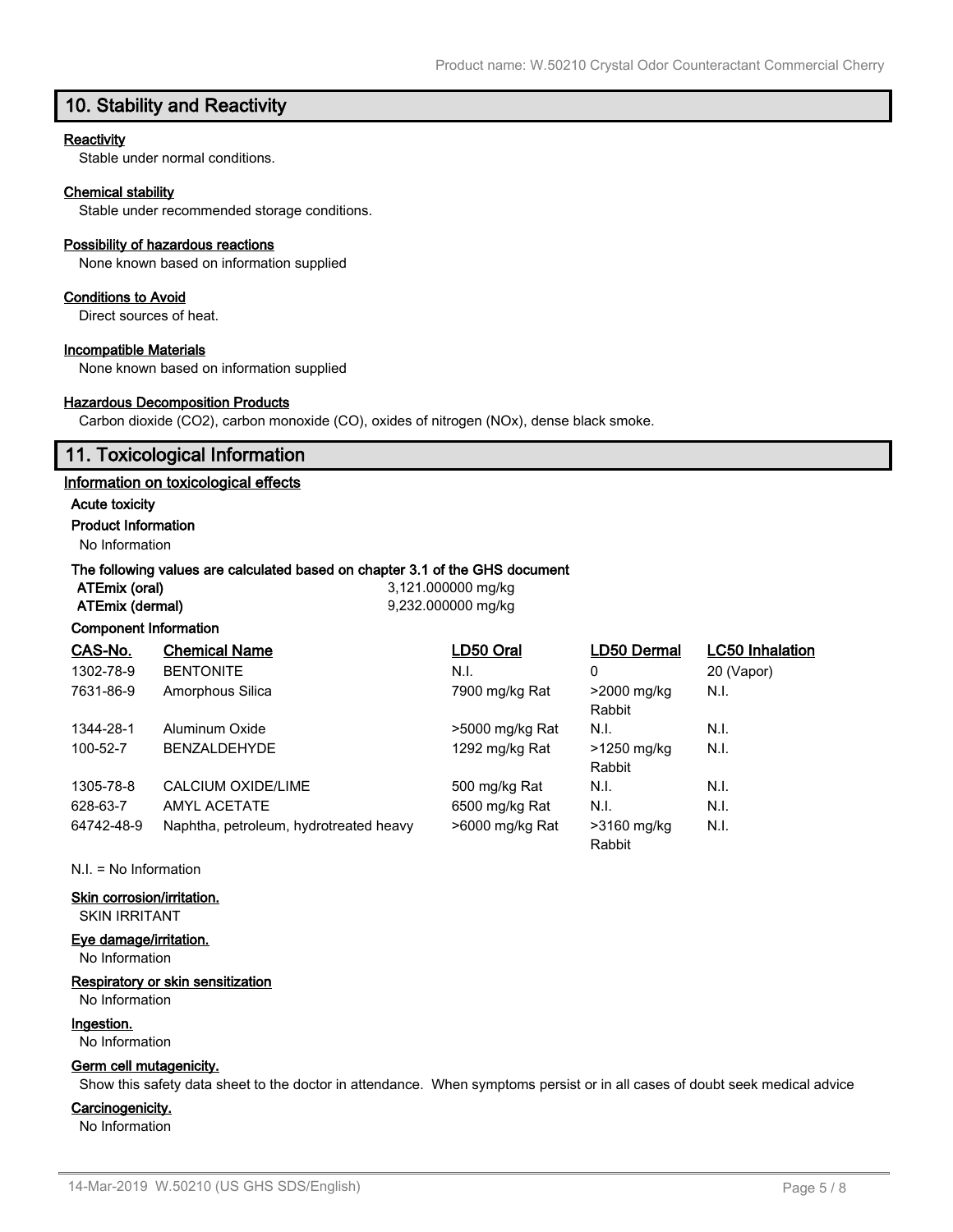#### **Reproductive toxicity**

No Information

## **Specific target organ systemic toxicity (single exposure).**

No Information

#### **Specific target organ systemic toxicity (repeated exposure).**

No Information **Aspiration hazard.**

## No Information

#### **Primary Route(s) of Entry**

No Information

## **12. Ecological Information**

#### **Toxicity**

14.68557 % of mixture consists of components of unknown hazards to the aquatic environment.

#### **Ecotoxicity effects**

| Chemical Name           | <b>Toxicity to algae</b>      | <b>Toxicity to fish</b>         | Toxicity to daphnia and other<br>aquatic invertebrates |
|-------------------------|-------------------------------|---------------------------------|--------------------------------------------------------|
| <b>BENTONITE</b>        |                               | LC50 96 h Oncorhynchus mykiss   |                                                        |
| 1302-78-9               |                               | 19000 mg/L                      |                                                        |
| Amorphous Silica        | EC50 72 h Pseudokirchneriella | LC50 96 h Brachydanio rerio     | EC50 48 h Ceriodaphnia dubia                           |
| 7631-86-9               | subcapitata 440 mg/L          | 5000 mg/L                       | 7600 mg/L                                              |
| Distillates, petroleum, |                               | LC50 96 h Pimephales promelas   |                                                        |
| hydrotreated light      |                               | 45 mg/L, LC50 96 h Lepomis      |                                                        |
| 64742-47-8              |                               | macrochirus 2.2 mg/L, LC50 96 h |                                                        |
|                         |                               | Oncorhynchus mykiss 2.4 mg/L    |                                                        |
|                         |                               | LC50 96 h Oncorhynchus mykiss   |                                                        |
|                         |                               | 10.6 - 11.8 mg/L, LC50 96 h     |                                                        |
|                         |                               | Oncorhynchus mykiss 12.69 mg/   |                                                        |
| <b>BENZALDEHYDE</b>     |                               | L, LC50 96 h Lepomis            |                                                        |
| 100-52-7                |                               | macrochirus 0.8 - 1.44 mg/L,    |                                                        |
|                         |                               | LC50 96 h Pimephales promelas   |                                                        |
|                         |                               | 6.8 - 8.53 mg/L, LC50 96 h      |                                                        |
|                         |                               | Lepomis macrochirus 7.5 mg/L    |                                                        |
| CALCIUM OXIDE/LIME      |                               | LC50 96 h Cyprinus carpio 1070  |                                                        |
| 1305-78-8               |                               | mg/L                            |                                                        |
| <b>AMYL ACETATE</b>     |                               | LC50 96 h Lepomis macrochirus   |                                                        |
| 628-63-7                |                               | 650 mg/L                        |                                                        |
| Naphtha, petroleum,     |                               | LC50 96 h Pimephales promelas   |                                                        |
| hydrotreated heavy      |                               | 2200 mg/L                       |                                                        |
| 64742-48-9              |                               |                                 |                                                        |

#### **Persistence and degradability**

No data are available on the product itself.

#### **Bioaccumulative potential**

Discharge into the environment must be avoided.

#### **CAS-No. Chemical Name log POW**

## 100-52-7 BENZALDEHYDE 1.48

## **Mobility in soil**

No information

## **Other adverse effects**

No information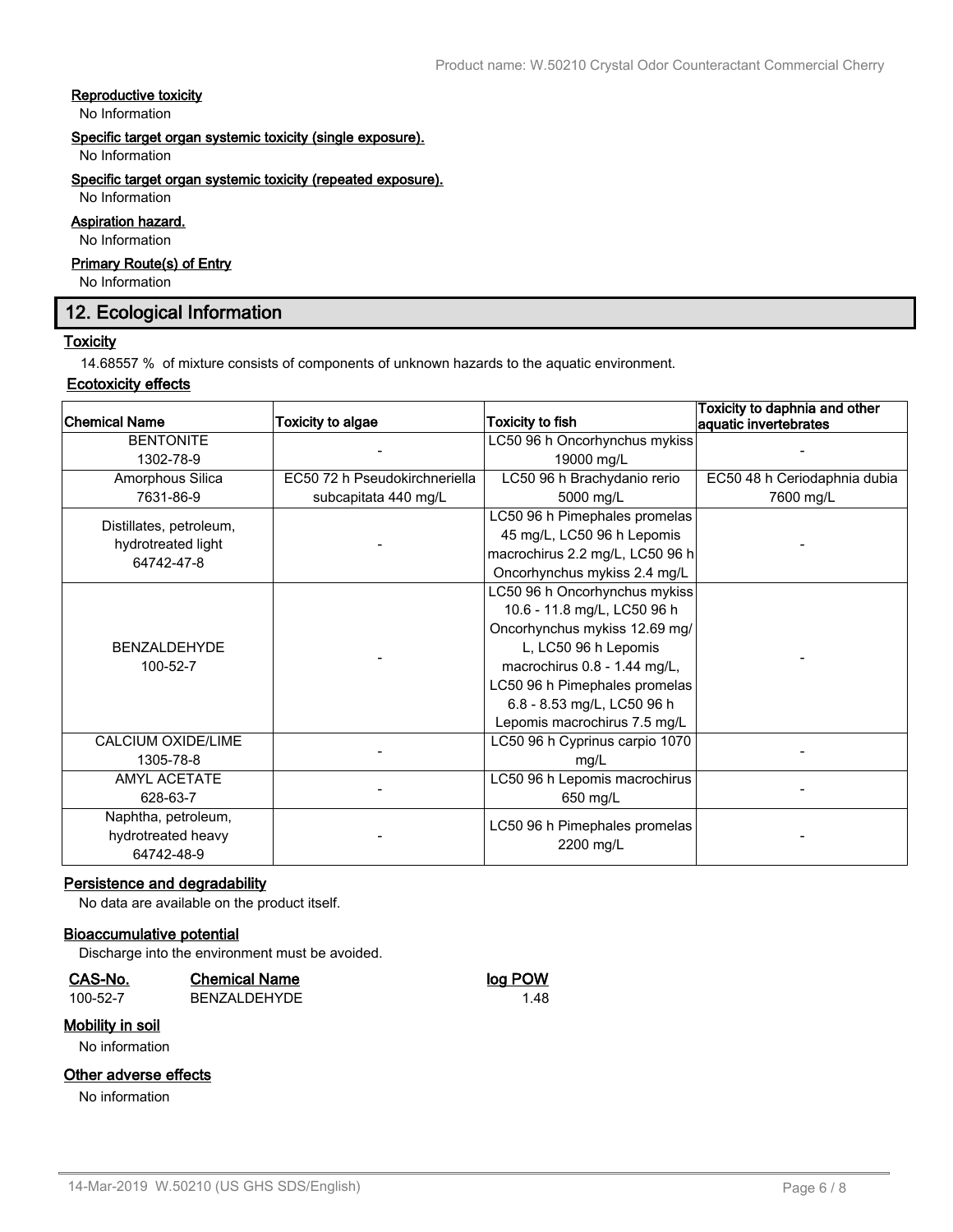## **13. Disposal Considerations**

#### **Waste Disposal Guidance**

Disposal should be in accordance with applicable regional, national and local laws and regulations. No Information

| 14. Transport Information  |                |  |
|----------------------------|----------------|--|
| <u>DOT</u>                 | No Information |  |
| <b>IMDG</b>                | No Information |  |
| <b>IATA</b>                | No Information |  |
| 15. Regulatory Information |                |  |

## **International Inventories:**

| <b>TSCA</b>          | Complies |
|----------------------|----------|
| <b>DSL</b>           | Complies |
| <b>EINECS/ELINCS</b> |          |
| <b>ENCS</b>          |          |
| <b>IECSC</b>         | Complies |
| <b>KECI</b>          | Complies |
| <b>PICCS</b>         | Complies |
| <b>AICS</b>          | Complies |
| <b>NZIoC</b>         | Complies |

| <b>TSCA</b>          | United States Toxic Substances Control Act Section 8(b) Inventory                                |
|----------------------|--------------------------------------------------------------------------------------------------|
| <b>DSL</b>           | Canadian Domestic Substances List                                                                |
| <b>EINECS/ELINCS</b> | European Inventory of Existing Chemical Substances/European List of Notified Chemical Substances |
| <b>ENCS</b>          | Japan Existing and New Chemical Substances                                                       |
| <b>IECSC</b>         | China Inventory of Existing Chemical Substances                                                  |
| <b>KECL</b>          | Korean Existing and Evaluated Chemical Substances                                                |
| <b>PICCS</b>         | Philippines Inventory of Chemicals and Chemical Substances                                       |
| <b>AICS</b>          | Australian Inventory of Chemical Substances                                                      |
| <b>NZIoC</b>         | New Zealand Inventory of Chemicals                                                               |
| <b>TCSI</b>          | <b>Taiwan Chemical Substance Inventory</b>                                                       |
|                      |                                                                                                  |

## **U.S. Federal Regulations:**

#### **SARA SECTION 313:**

This product contains the following substances subject to the reporting requirements of Section 313 of Title III of the Superfund Amendment and Reauthorization Act of 1986 and 40 CFR part 372:

| <b>Chemical Name</b> |  |
|----------------------|--|
|                      |  |

**Chemical Name CAS-No. Weight Percent** Aluminum Oxide 2.5-10

#### **TOXIC SUBSTANCES CONTROL ACT 12(b):**

This product contains the following chemical substances subject to the reporting requirements of TSCA 12(B) if exported from the United States:

No TSCA 12(b) components are present in this product.